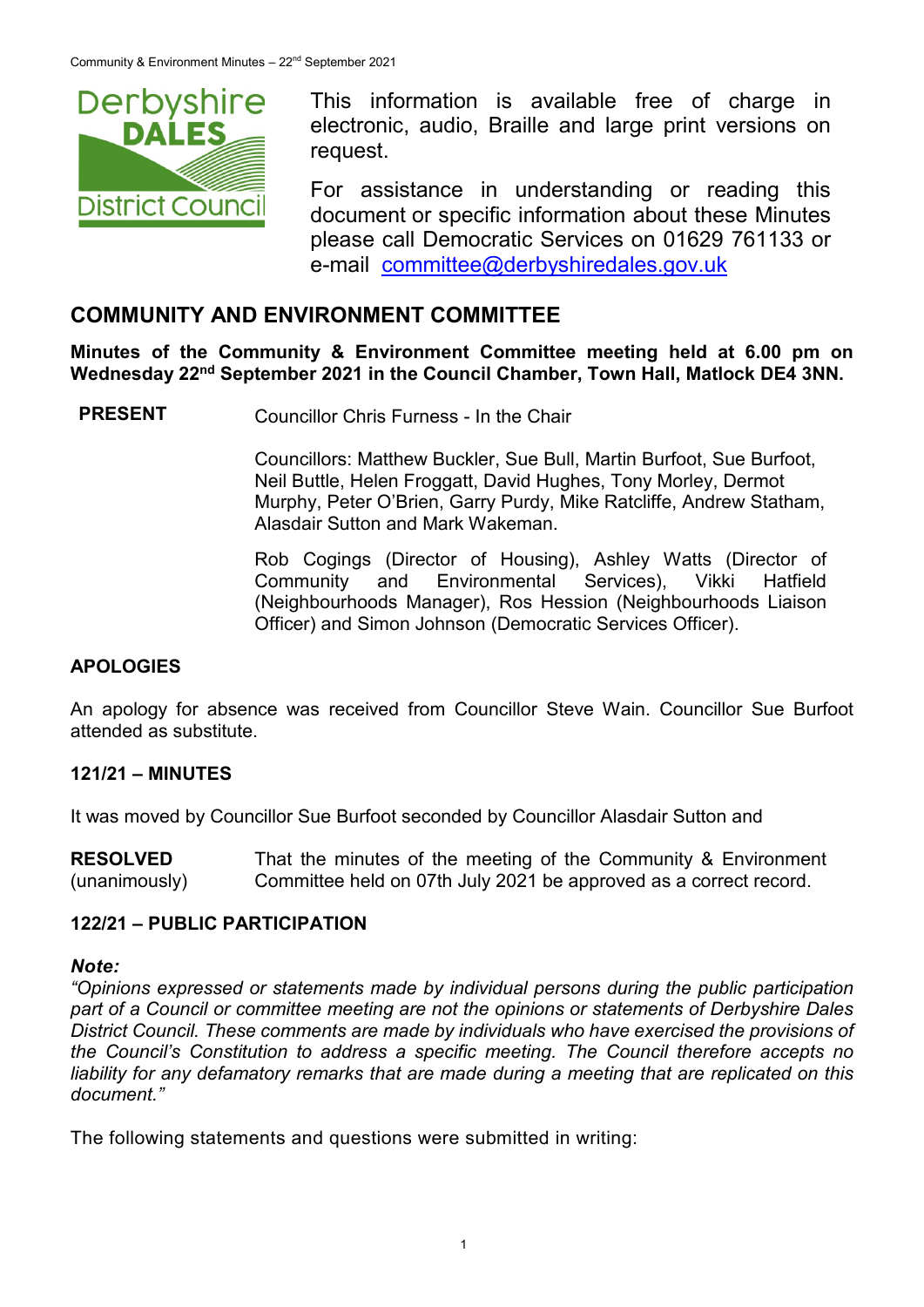### **QUESTIONS and STATEMENT from Ms Claire Cadogan, a resident of Edensor, with regards to the suspension of food waste collection and to the climate emergency.**

*"I would like to ask the questions below of the Community & Environment Committee for the meeting of September 22nd. They relate to the current suspension of separate food waste collections and to the climate emergency. In particular, my questions are about any impact assessments carried out prior to the changes to the waste collection arrangements that were brought in in July.* 

*Q1. From the impact assessment that was presumably carried out ahead of the suspension, what was the anticipated impact on global warming of abandoning food waste collections? In particular, what was the expected increase in methane release, as tonnes CO2 equivalent, for the period of the suspension, due to food waste going to landfill?*

*Q2. If the expected net increase was not calculated before the decision was made to suspend separate food waste collections, what is the current estimate in tonnes CO2 equivalent for the 4 month suspension period?*

*Q3. How does this figure compare with the projections for CO2 saving as a result of the climate change initiatives undertaken by DDDC to date?"*

# **RESPONSE to Question**

**Unfortunately the decision to suspend food waste collections was due to service needs and not a policy change or a decision which involved other options therefore a quality impact assessment was not completed. Though the collection of food waste separately to domestic waste is an important service for the Council it's not a mandatory service or is it one the majority of Councils both locally and nationally offer, the government does plan to make this mandatory from 2023. Due to the national driver shortage Serco were not in a position to continue collections of food waste caddies at this time, a suspension of service was required and there would have been an impact on the environment regardless of which service was suspended.**

#### **QUESTIONS and STATEMENT from Mr Peter Dobbs, a resident of Ashbourne, with regards to the progress of the Air Quality Action Plan for Ashbourne.**

*"It is disappointing to note that there is no progress report from the AQAP Steering Group for this meeting. This does seem to be at odds with the comments made by Mr Braund at the C&E Meeting on 5th July and minuted, that quarterly updates would be provided. The next scheduled meeting of this Committee is 17th November.* 

*At the meeting on the 5th July Mr Braund gave broad details of the first meeting of the Steering Group (with representatives of DDDC, DCC, Ashbourne Town Council and Ashbourne Town Team). This was on 18th June 2021.*

*Q1. How many times has the Steering Group met since then?* 

*Q2. What evidence can be provided to indicate that this Council is prioritising the need to take action to reduce the dangerously high levels of NOx on Buxton Road in Ashbourne?*

*Every day of delay means more exposure for residents to the harmful effects of air pollution."*

# **RESPONSE to Questions**

**Thank you for the questions.**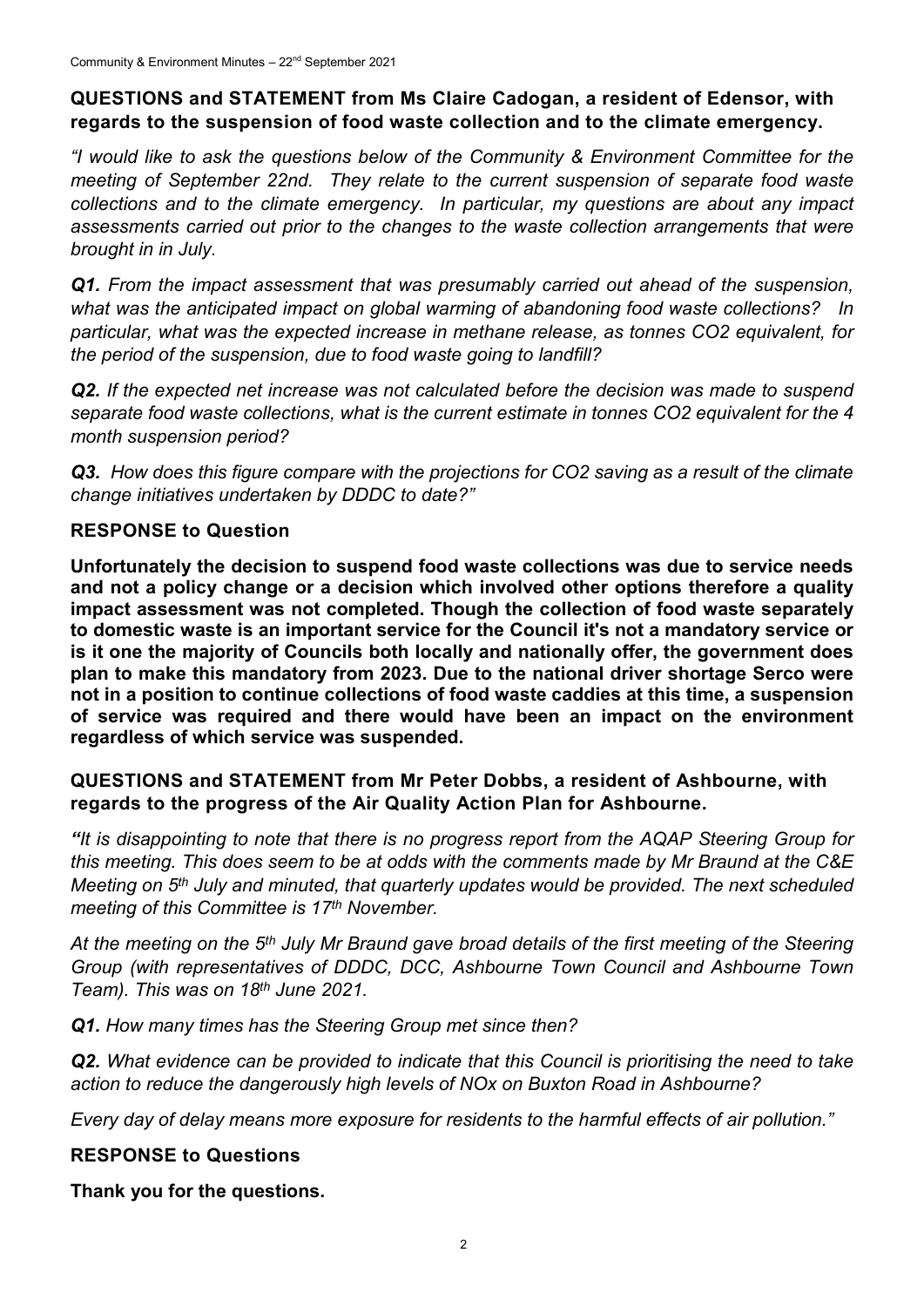**Following the meeting of the Steering Group on 18 June 2021 a number of further suggestions for action points were made by a public representative and these were forwarded to the Derbyshire County Council representatives. Derbyshire County Council requested a period of time for their internal working group to consider all the suggestions that now made up the long list of potential actions. An interagency meeting was then held on 16 September 2021 between representatives of Derbyshire County Council and Derbyshire Dales District Council and a meeting of the full Steering Group is being planned for late October/early November, with the date yet to be confirmed.**

**In terms of evidence, officers are keeping an action log, which will be published in an update to the November meeting of this Committee.**

#### **QUESTIONS and STATEMENT from Mr Nicholas Bishop, a resident of Ashbourne, with regards to the Air Quality Action Plan for Ashbourne.**

*"The Council and public health authorities now acknowledge that poor air quality is hazardous and persistent in Ashbourne. I am a Buxton Road resident. I have asthma. Clearly, I have an interest in efforts to improve air quality in Buxton Road and locally.*

*My neighbours and I have contacted Council officers (Karen Carpenter July 2021) urging the Council to involve Buxton Road residents in discussions over the content and implementation of the AQAP.*

*Q1. Does the Committee agree that local residents have good cause to contribute to the work of the AQAP Steering Group?* 

**Q2.** Does the Committee agree that the Steering Group should make every effort to consult *Buxton Road Residents with regards to the scope, content and timely implementation of the AQAP?"*

#### **RESPONSE to Questions**

**Thank you for the question.**

**We agree that the views of those affected are very important. Mr Bishop has submitted a number of suggestions for the action plan and all of these have been forwarded to Derbyshire County Council for consideration by their internal working group. Once these considerations have been completed and both the long list and proposed short list are available we will be back in touch with Mr Bishop and other interested parties for their comments.**

#### **QUESTIONS from Mr Dave Smith, a resident of Wardlow, with regards to waste collection and weed control.**

*"Q1. In the light of the continuing disruption to the delivery of the household refuse collection service, can you confirm whether any of the penalties under Key Performance Indicators In the Councils contract with Serco have been waved since the Extraordinary Meeting of the Council on 27 July 2021 (and if so which), and the total value to date in the current financial year of any financial penalties that have been waived?*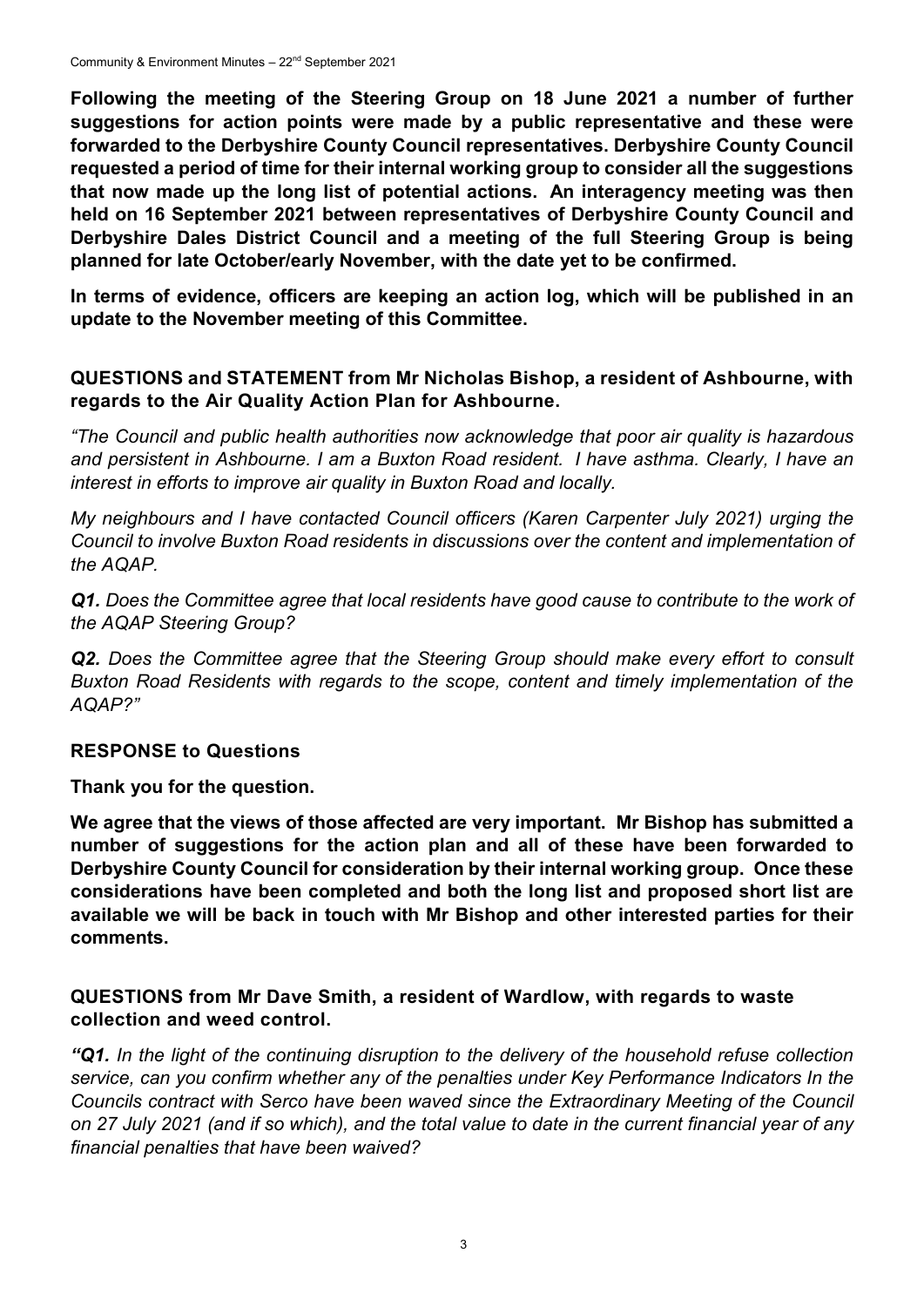*Q2. Can you confirm whether Serco have requested further assistance from the Council, by way of deviations from the current performance standards in the refuse collection contract, if so what do these entail, and how is it intended that the Council respond?* 

*Q3. As agreed at the meeting of this Committee on 14 October 2020, can you confirm whether site based trials of non-glyphosate weed control have taken place in at least one town or village, whether discussions have taken place with Derbyshire County Council, other UK and European local authorities, and when the results of the trials and discussions will be reported to this Committee - the date having previously been agreed to be before 31 July 2021?"*

#### **RESPONSE to Questions**

**Q1. No KPIs have been waived this financial year or since the 26 July meeting. All KPIs however, are subject to challenge, in accordance with the terms and conditions of the contract, and it is possible that Serco will challenge this year's KPIs.** 

**Q2. Serco have not formally requested any further assistance from the Council. They are, however, reviewing the current performance of the contract with aim of developing a plan to return the normal standard of service, and it is not possible to say at this stage whether that will include such requests.**

**Q3. As agreed by committee, we have purchased a Weed Ripper and this has been used across the district in place of glyphosate, specifically; St Oswald's Churchyard, Ashbourne recreational grounds, Bakewell recreational grounds; the footpaths at Beeley, and the footpaths along Derwent Gardens. Additionally, there has been a demonstration from Foam Stream at Darley Dale Cemetery.** 

**The UK Government has recently renewed the use of glyphosate for another year whilst they work on their own chemical regulatory framework post –Brexit. The Director of Community and Environmental Services will join the Clean and Green Manager at a meeting with Derbyshire County Council at the end of September to discuss further options. An update will be provided for committee at the end of season as previously agreed.**

#### **123/21 – INTERESTS**

Item 7 – PUBLIC SPACE PROTECTION ORDERS 2021 – CONSULTATION

Cllr Sue Burfoot declared a personal interest in this item as a Member of the Derbyshire Fire and Rescue Service Authority.

#### **124/21- COUNCIL HOUSING UPDATE REPORT**

The Director of Housing introduced a report setting out details of progress concerning the Council's housing programme; having selected Nottingham Community HA as the Council's Development and Management Agent, work has been progressing to bring forward proposals that will see the first homes delivered in 2021/22.

At full Council on the 14<sup>th</sup> December 2020 Members approved the selection of Nottingham Community Housing Association (NCHA) to act as the Council's Development and Management Agent. Members also approved the recommendation that regular update reports should be brought to the Community & Environment Committee, concerning the progress of the business plan and performance of the chosen contractor. The Committee received a report on the 08<sup>th</sup>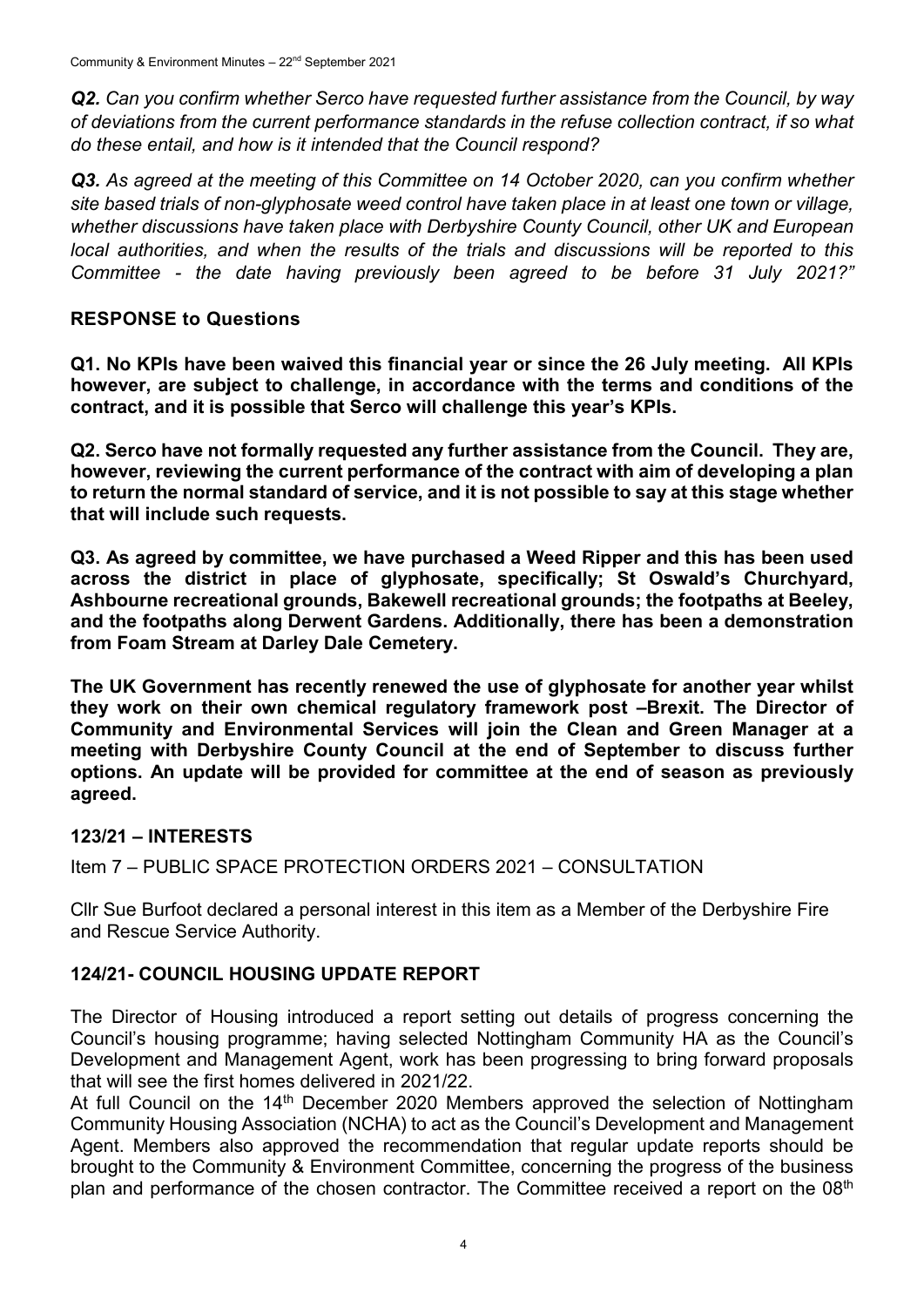April 2021 and this subsequent report represents the second update report since the programme started.

It was moved by Councillor Tony Morley, seconded by Councillor Mike Ratcliffe and

**RESOLVED** (unanimously) That Members note the progress of the Council Housing programme.

#### **125/21 – PUBLIC SPACE PROTECTION ORDERS 2021 - CONSULTATION**

The Director of Community and Environmental Services introduced a report setting out sets out evidence to support, or otherwise, the PSPO, progress so far, options for consultation for the 2021 / 2022 PSPOs and seeks approval to commence the formal consultation. The Council's Public Space Protection Order (PSPO) is due to expire 31<sup>st</sup> October 2021. Before introducing, extending, varying or discharging a PSPO, there are requirements under the Act with regards to consultation, publicity and notification.

The initial PSPO was introduced in 2015 and replaced the Council's former Dog Control Orders. The current PSPOs were adopted 01<sup>st</sup> November 2018 and run until 31<sup>st</sup> October 2021 and cover dog control, alcohol consumption, fires & BBQs and driving & parking. The current PSPO cover 107 sites, 60% of these sites are under DDDC ownership, the others sites are Town/Parish's responsibility.

In the Anti-Social Behaviour, Crime & Policing Act 2014 (S 59 – 75), Public Space Protection Orders (PSPOs) were introduced nationally for the first time. The Act introduced simpler, more effective powers to tackle anti-social behaviour and provide better protection for victims and communities. The Order lasts a maximum of three years so with the current ones expiring on the 31<sup>st</sup> October, the Council needs to review the existing Order and carry out a consultation exercise with affected parties on proposals for the new PSPO. A report was submitted to the 05<sup>th</sup> July Community & Environment Committee where Members sought further clarification on fire authority statistics and the Police's position before confirming the scope of the consultation content. This has delayed the consultation process therefore, this will result in no PSPO being in place from 1<sup>st</sup> November 2021.

It was moved by Councillor Peter O'Brien, seconded by Councillor Neil Buttle that

Prior to the resolution of Recommendations 1 to 7, to amend Recommendation 5 to the following:

5. The Draft PSPO include for camp, BBQ's and open fires to be prohibited in all areas of the district to which the public have access.

**Voting:**

| For        |   |
|------------|---|
| Against    | 9 |
| Abstention | O |

The Chairman declared the motion **LOST**.

It was then moved by Councillor Garry Purdy, seconded by Councillor Dermot Murphy and